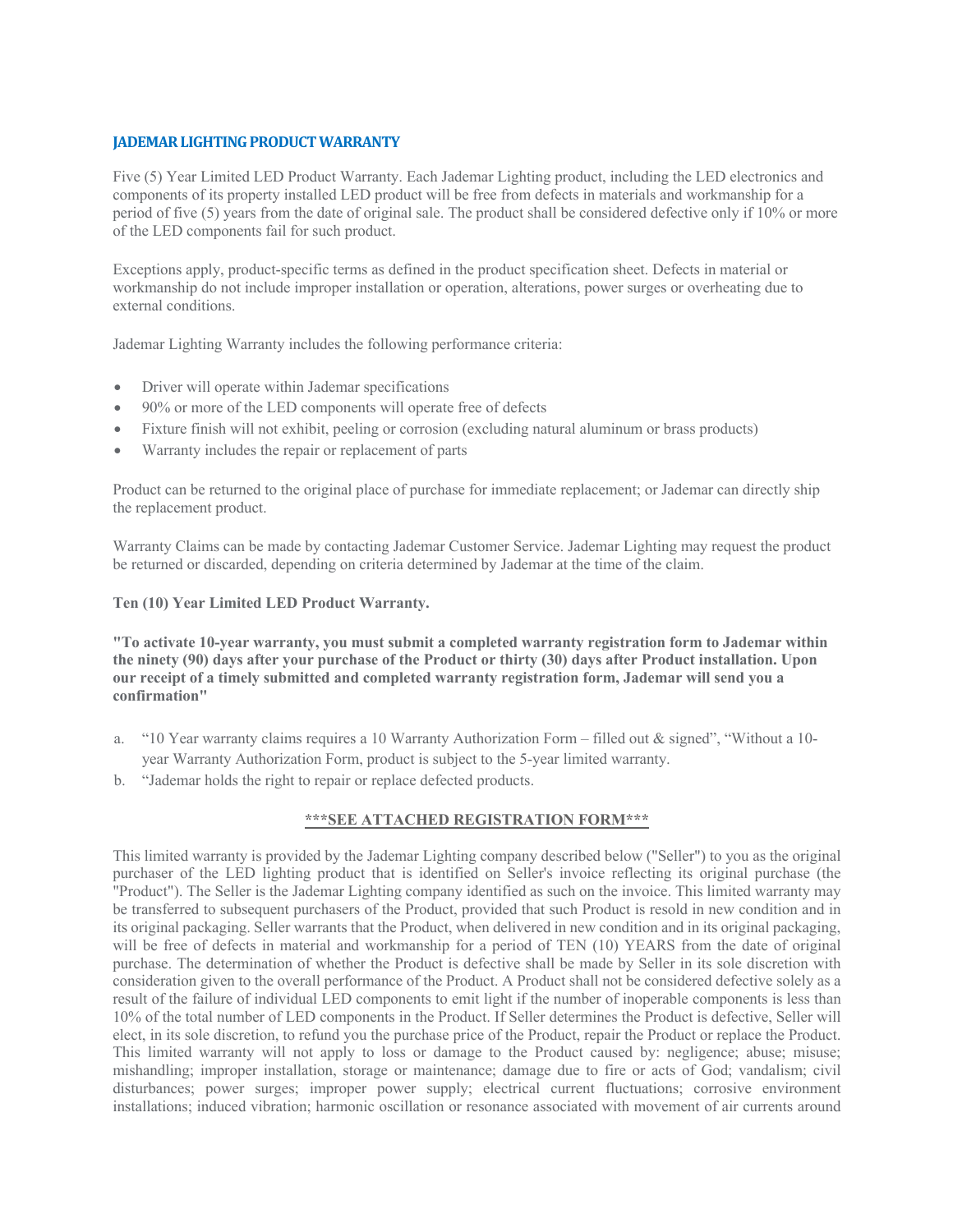the Product; alteration; accident; failure to follow installation, operating, maintenance or environmental instructions prescribed by Seller or applicable electrical codes; or improper service of the Product performed by someone other than Seller or its authorized service provider. This limited warranty excludes field labor and service charges related to the repair or replacement of the Product. THIS LIMITED WARRANTY IS VOID IF THE PRODUCT IS NOT USED FOR THE PURPOSE FOR WHICH IT IS DESIGNED. Seller reserves the right to utilize new, reconditioned, refurbished, repaired or remanufactured products or parts in the warranty repair or replacement process. Such products and parts will be comparable in function and performance to an original product or part, as determined by Seller in its sole discretion, and warranted for the remainder of the original warranty period.

Warranty Claims can be made by contacting Jademar Customer Service at 305-640-0465 or via email cs@jademar.com Monday - Friday 8:00 am to 5:00 pm Eastern time. Jademar may request the product be returned or discarded, depending on criteria determined by Jademar at the time of the claim. **DISCLAIMER.** THE FOREGOING WARRANTIES ARE IN LIEU OF, AND JADEMAR EXPRESSLY DISCLAIMS, ALL OTHER REPRESENTATIONS, GUARANTEES AND WARRANTIES, EXPRESS OR IMPLIED IN FACT OR BY LAW, INCLUDING WITHOUT LIMITATION ALL WARRANTIES OF MERCHANTABILITY OR FITNESS FOR A PARTICULAR PURPOSE OR OTHERWISE. THE FOREGOING WARRANTIES STATE JADEMAR'S ENTIRE AND EXCLUSIVE LIABILITY, AND BUYER'S SOLE AND EXCLUSIVE REMEDY, IN CONNECTION WITH THE PRODUCTS AND ALL PARTS, THEIR DESIGN, SUITABILITY FOR USE, INSTALLATION AND OPERATION.

**LIMITATION OF LIABILITY.** Jademar shall not be liable under any theory of relief, including without limitation breach of warranty, breach of contract, tort (including negligence), strict liability, or otherwise, arising out of or related to any breach of warranty, any Jademar products and the use thereof, or any other acts or omissions of RAB for: (i) any indirect, incidental, special or consequential damages, whatsoever (including without limitation, loss of anticipated value of a business or its reputation) or (ii) any damage or loss in excess of the price actually paid by buyer to the authorized Jademar distributor for the products that caused the damages. Any action by buyer must be commenced within one year after the cause of action has accrued.

**Miscellaneous.** These product warranty terms shall be governed by the laws of the State of Connecticut. Buyer consents to the personal jurisdiction and venue of the courts of the State of Connecticut. Any legal or equitable claim of any nature arising hereunder shall be filed and maintained in the state or federal courts in the State of Connecticut and buyer agrees that such courts are a convenient forum for adjudication. In the event that suit is necessary to recover amounts owed Jademar, buyer shall be liable for reasonable attorney's fees, interest and costs of collection. No agreement or understanding varying the terms and conditions hereof shall be binding upon Jademar or buyer unless in writing and signed by duly authorized representatives of both parties. These product warranty terms shall inure to the benefit of and be binding upon the parties hereto and their respective successors and assigns.

#### **Jademar Lighting**

Product Return Address: (Return products without signed and authorized RMA form will not be accepted) 12950 NW 25th St, Suite 300, Miami, FL 33182 Phone# 1 (305) 640-0465 Fax# 1 (305) 640-0468 [CS@Jademar.com](mailto:cs@jademar.com)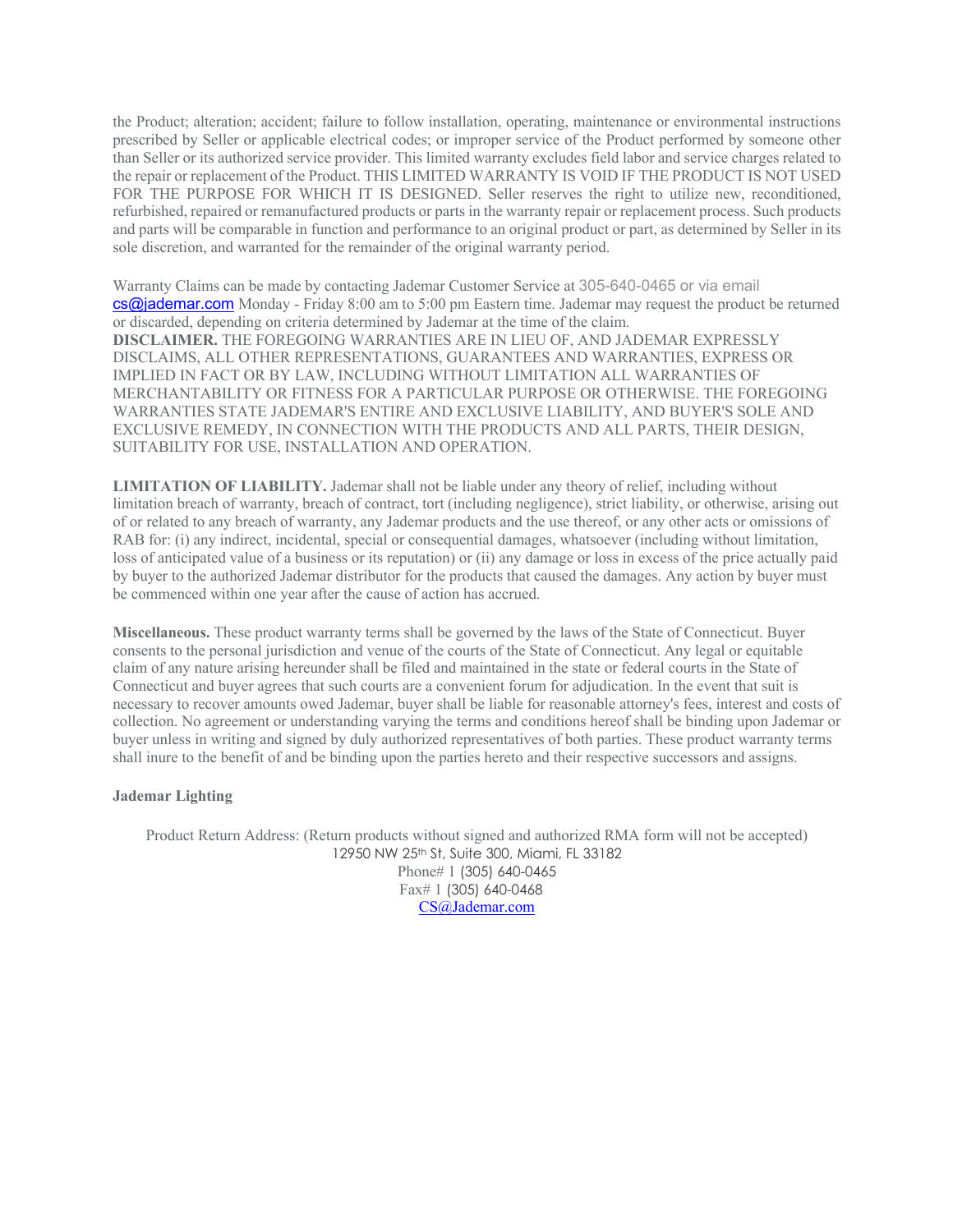## **Jademar Lighting 10-Year Product Warranty Registration Page 1 of 2**

To activate this warranty, you must submit a completed warranty registration form within the earlier of ninety (90) days after your purchase of the Product or thirty (30) days after Product installation. Upon our receipt of a timely submitted and completed warranty registration form, we will send you a confirmation of its receipt and a reference number that you must use for future correspondence with Jademar Lighting related to that Product.

Submit completed form to: Jademar Lighting Attn: Customer Service: 12950 NW 25th Street, Miami FL 33182, Suite #300 Customer Service Phone: (305) 640-0465 E-Mail: CS@J[ademar.com](mailto:cs@jademar.com)

By signing below, you're indicating that you have read and agree to the complete terms and conditions of the Jademar Lighting 10-Year Limited Warranty.

| Name:                                 | Signature:       |                    |  |
|---------------------------------------|------------------|--------------------|--|
| <b>CustomerData</b>                   |                  |                    |  |
| <b>Installation Date:</b>             |                  | Registration Date: |  |
| <b>Installation Name:</b><br>Address: | Contact:         |                    |  |
| City:<br>Tel:                         | State:<br>Email: | Zip:<br>Fax:       |  |
| Installer Name:<br>Address:           | Contact:         |                    |  |
| City:<br>Tel:                         | State:<br>Email: | Zip:<br>Fax:       |  |
| Distributor Name:<br>Address:         | Contact:         |                    |  |
| City:<br>Tel:                         | State:<br>Email: | Zip:<br>Fax:       |  |